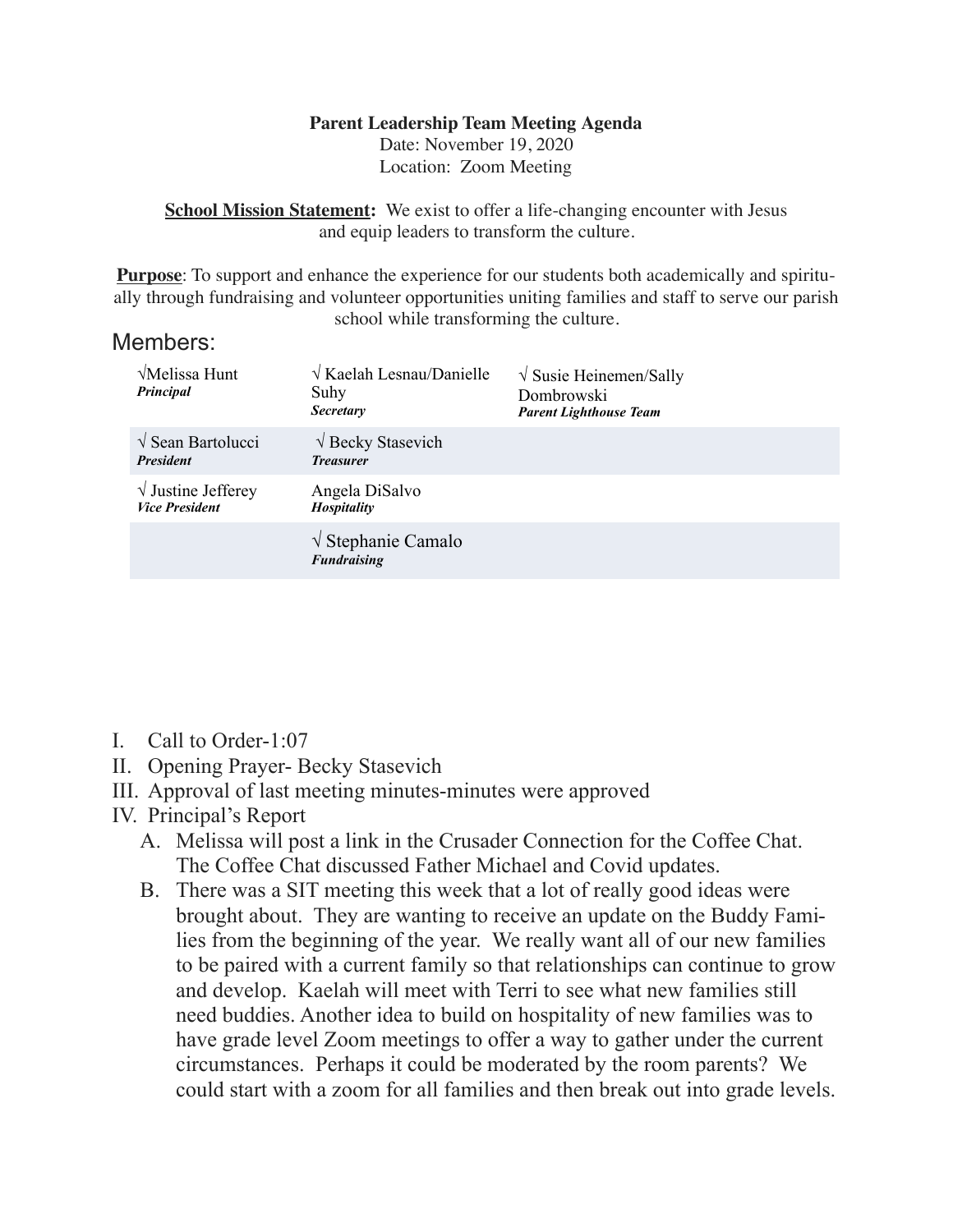We should do one with just preK and just Kinder because of the number of new families in those two grade levels.

- C. Melissa is getting a new quote for the lawn signs. The current quote is is \$8 a sign- Steph shared that it was a good price, but always good to compare. Steph also thought that it was a great idea to get bows to put on so that it is presented as a gift. We would like to also put out an invitation for ALPHA. Teachers are going to be submitting a list of new families who are ready or they feel would be interested in ALPHA. Melissa has heard that a lot of new families are not feeling a part of a community that they were hoping for. Sean suggested using the porch sign as a way to invite the families to the zoom meeting. It was brought up that this time of year is really tough and maybe January is a better idea. Sean and Justine will head this task up.
- D. Melissa shared that Bishop Battersby will be at every mass this weekend and people can ask him questions face to face.
- E. Sally brought up celebrating all families, not just new families. At the beginning of January, we will all be recommitting and can celebrate the families that recommit. We talked about adding a blurb about fundraising and the possibility of adding an option to pay out of volunteer hours/ fundraising prior to the start of the year. We need to get this going in the next few weeks as recommitment letters will be going out soon. We also need to be very clear what in parish and out of parish tuition means. Sean shared that there should be some communication that changes are coming so that people are given a heads up.
- V. Treasurer's Report
	- A. We all introduced ourselves to Andy Farnsworth who is interested in the assistant treasurer's position
	- B. There is not an October statement to be shared yet. Our activity for October was—-over \$11k contribution to the Vollbrecht. We did pay the \$5100 Freckle bill.
	- C. The Cash Raffle was huge success- over \$51K that will go directly to Vollbrecht. No one did offer to donate it back.

## VI. Fundraising Report

 -We have the virtual tours of the Lincoln cars. We can raise up to \$3700 for people just signing in to the event. There is a Chipotle dinner fundraiser on December 6th. The School Kits, Box Tops, etc have been transferred out to the chair committees. We will meet again with the Fall Bash committee in January to start